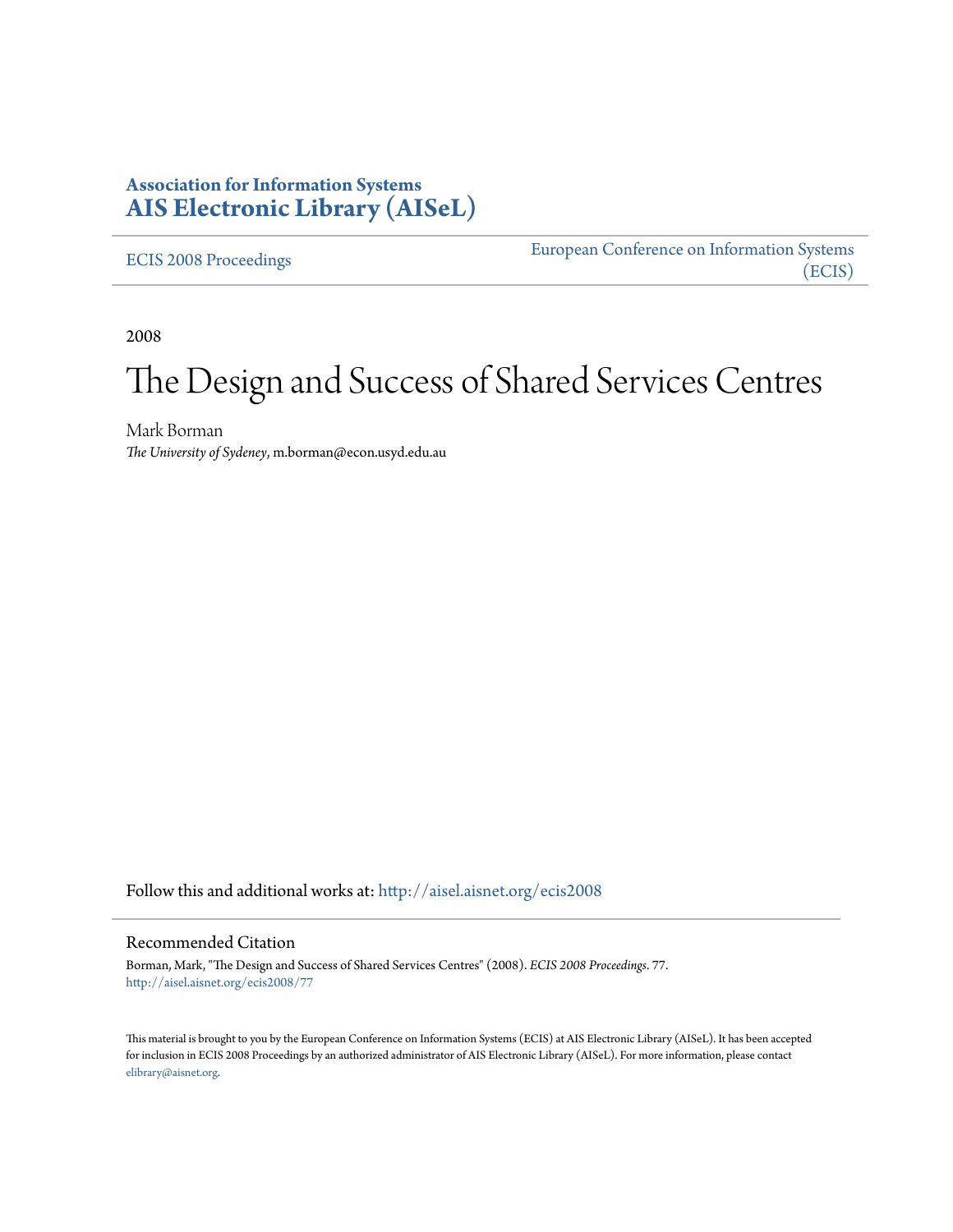# THE DESIGN AND SUCCESS OF SHARED SERVICES CENTRES

Borman, Mark, University of Sydney, Economics and Business Building H69, Sydney, NSW 2006, Australia, m.borman@econ.usyd.edu.au

### Abstract

*Organisations are increasingly looking to realise the benefits of shared services yet there is little guidance available as to the best way to proceed. A framework is presented that considers the service provided, the design of the shared services centre and the organisational context it sits within. Case studies that examine the relevance of that framework and assess the performance of eleven shared services as a first step in determining what specific attributes of each dimension are important and how they should be aligned. It is concluded that there appears to be a single, broadly standard pattern of attributes for successful Shared Services Centres (SSCs). As fundamentals the SSC should aim to realise economies of scale by providing a broad range of transaction processing services using a standardised IT platform. Additional factors associated with successful SSCs include the SSC being held accountable for its results and there being an emphasis on managing the cultural change associated with the introduction of shared services. Beyond these core attributes a number of characteristics that potentially inhibit or facilitate the successful operation of SSCs have also been identified.* 

*Keywords: Shared services, alignment, design, IT platform.*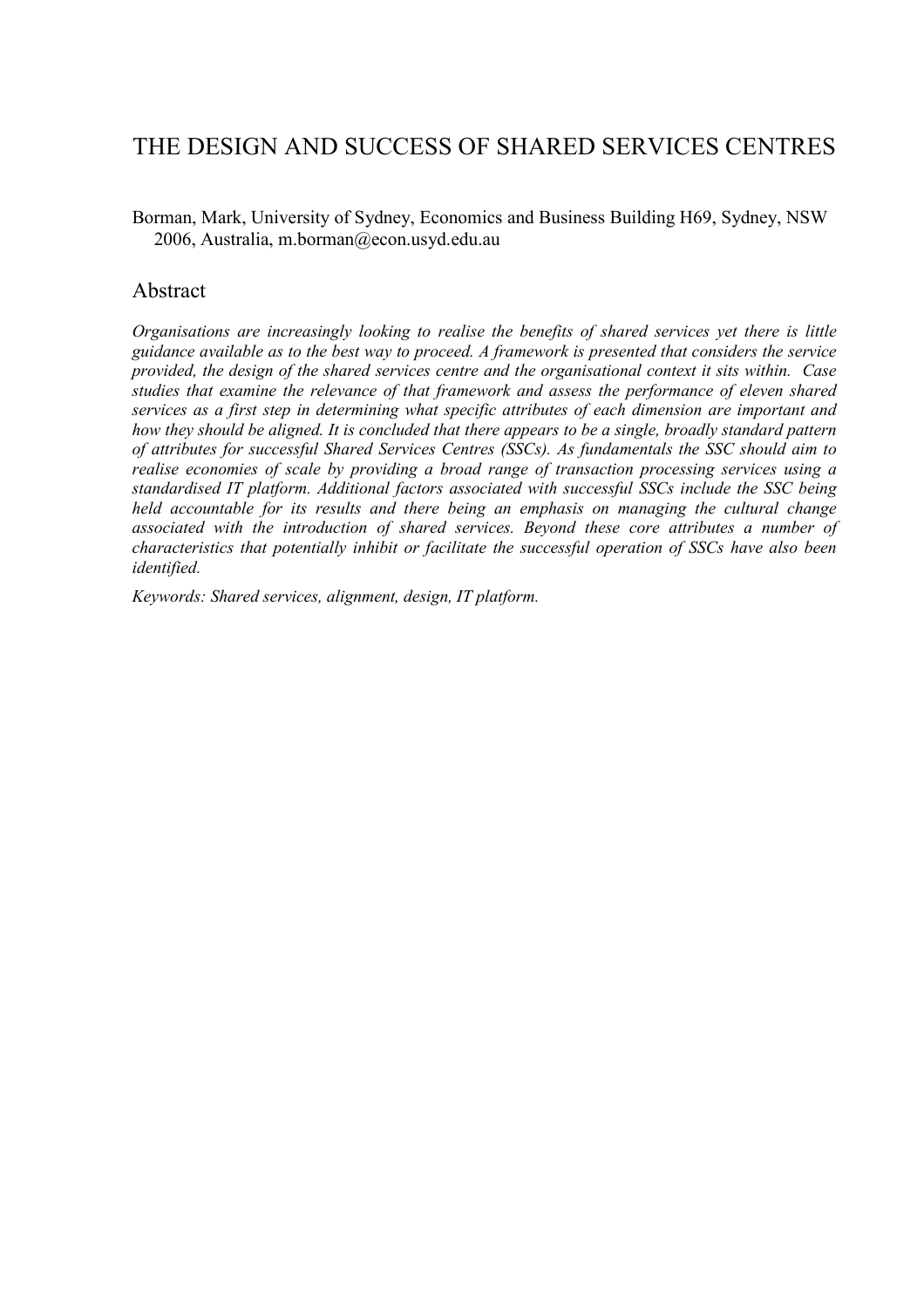## **1 INTRODUCTION**

Why look at shared services? Primarily because while they have been promoted as an emerging area offering enormous potential limited guidance is available to organisations. Bergeron (2003) suggests that approximately 50% of fortune 500 companies have established some form of shared services operation. He also provides the example of Bristol Myers Squib's global business service unit realising annual savings of \$1.5billion. Rayner (2006) similarly highlights the cost savings achieved by Reuters while Cecil (2000) gives the example of Ford being able to reduce its finance department staffing from 14,000 to 3,000 through the introduction of shared services. Longwood and Harris (2007) however suggest that success is not guaranteed and that many organisations will fail to achieve their objectives. Furthermore even where implementations are successful Ruggini (2006) suggests that shared services may have disadvantages – such as loss of autonomy or control.

Much of the available advice to organisations appears to largely be provided by consultants – for example Schulman et al (1999) or Quinn, Cooke and Kris (2000) – and is often somewhat anecdotal or Delphic in nature. While an academic literature on shared services is slowly emerging, to date it has generally been unstructured with many of the claims or assertions also unsupported by empirical evidence – see for example, publications by Shah (1998) and Kreklow and Kinney (2007) and their focus on recipes for success. Even where there is an empirical component to papers it is often limited – for example, Janssen and Joha (2006) who conducted a case study of shared services in the public sector.

The objective of the current paper is to begin the process of bringing a more rigorous and systematic analysis to the shared services field. In particular the research focuses on identifying a number of design dimensions, and attributes therein, that are associated as a whole with effective shared services. As such it should provide some of the missing guidance for organisations embarking on shared services initiatives.

The remainder of the paper comprises two sections. The first outlines a set of dimensions along which shared services can be mapped. The second examines shared services in 11 organizations in Australia through the lens of those dimensions, demonstrates their relevance and identifies an alignment associated with success. Before progressing however it is useful to define what will be considered to be shared services here, since definitions vary. Schulman et al (1999) for example define them as

*"The concentration of company resources performing like activities, typically spread across the organization, in order to service multiple internal partners at lower cost and with higher service levels, with the common goal of delighting external customers and enhancing corporate value*" (p9)

while Bergeron (2003) suggests

*"Shared services is a collaborative strategy in which a subset of existing business functions are concentrated into a new semi-autonomous business unit that has a management structure designed to promoted efficiency, value generation, costs savings and improved service for the internal customers of the parent corporation"* (p3)

A simpler definition, which will be used here, is provided by Longwood and Harris (2007) and retains the core concept of concentration while avoiding prescriptive requirements to achieve specific objectives or operate in set ways.

*"Shared services involve the aggregated provision of a business process" (p6)*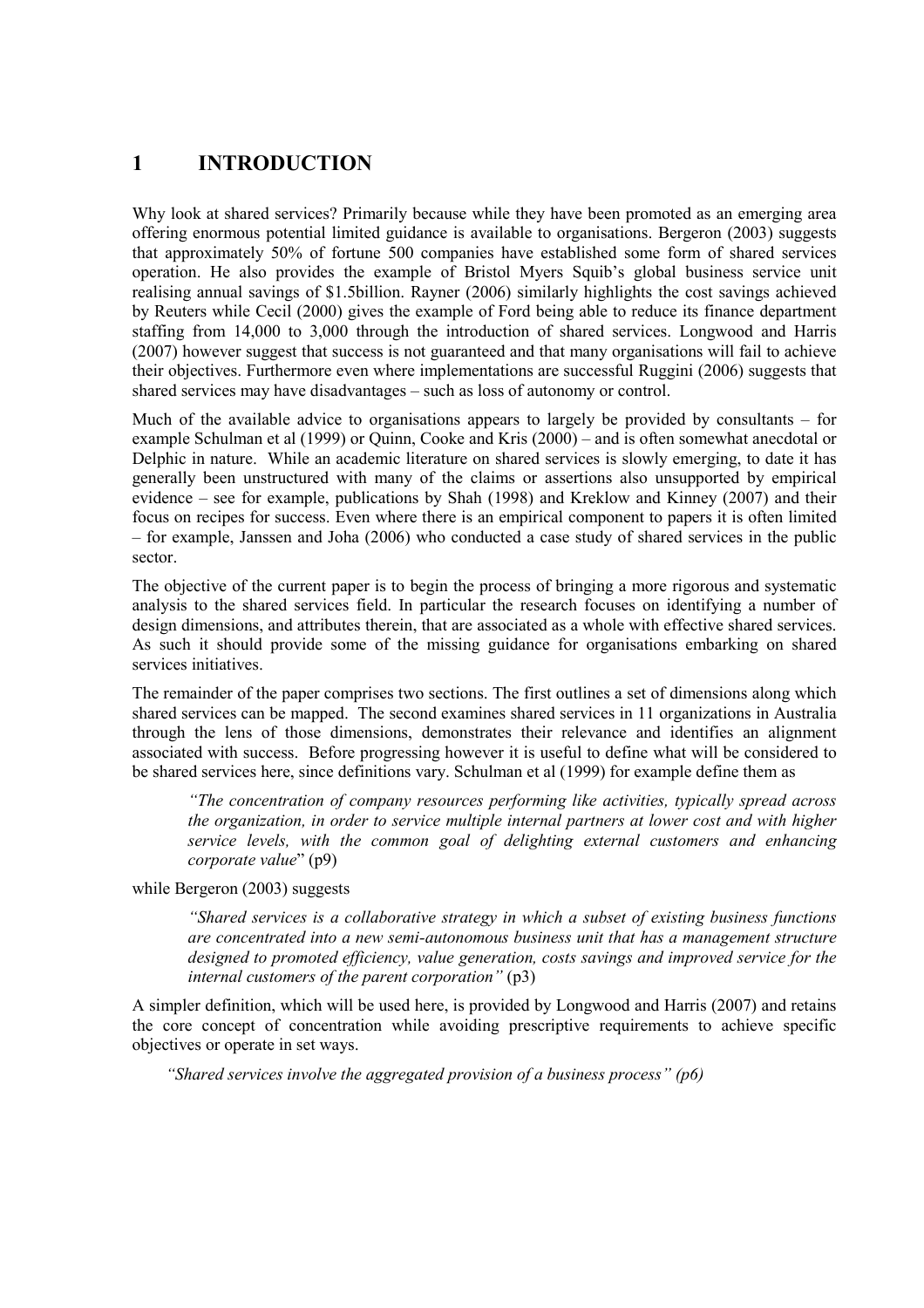# **2 ALIGNMENT AND SHARED SERVICES PERFORMANCE**

The overarching proposition of this paper is that there is an alignment of the dimensions that encapsulate the fundamental essence of a shared service centre (SSC) associated with effective performance. The following section first presents the definition of alignment that will be used here and then puts forward the proposed set of dimensions.

The concept of alignment has been described in a variety of ways – for example as fit (White, 1986) or support (Luftman et al, 1993) or configuration (Mintzberg and Lampel, 1999). Venkatraman (1989a) identified, and defined, six alternative definitions on alignment – as moderation, mediation, matching, gestalts, profile deviation and covariation. Here it is considered as representing an internal coherence among a set of attributes that are associated with effective performance (Etzioni, 1961; Child, 1975; Venkatraman, 1989a; Chan et al, 1997). The approach is closest to Venktraman's (1989a) gestalt definition – in that it emphasizes the whole – but is something of a precursor to it since the empirical work seeks both to establish the relevent dimensions as well as position SSCs relative to them. As such any alignments can only be loosely specified but the ability to compare the profiles of higher and lower performing SSCs is retained (Hambrick, 1983; Miller and Friesen, 1978)

Multiple authors have previously examined the relationship between organisational design and performance. Some have focused on identifying bivariate relations between one dimension of a firm and its strategy (Norburn and Miller, 1981; Schwartz and Davis (1981). Others though have sought to identify a broader set of factors that operate in concert and need to be aligned. Venkatraman (1989b) identified seven key aspects which together determined an organisation's "strategic orientation". Venkatraman's (1989b) focus though appears primarily to have been on ensuring internally consistent strategies rather than considering the relationship between that strategy and other dimensions of an organisation (Miller, 1986). Borman (2007) elaborated on, and synthesised, frameworks developed by Scott-Morton (1991) and Nadler and Tushman (1997) arguing that they often either incorporated or subsumed many of the others available. Scott-Morton (1991) provides a comprehensive and coherent set of dimensions as compared to Chandler (1964) and Nadler and Tushman (1997) who focus on broad concepts and Porter (1991) and Minztberg (1998) who primarily focus on a single domain – the classification of activities and structures respectively<sup>1</sup>. With regard to contextual factors, the resources and history constructs of Nadler and Tushman (1997) more clearly encapsulate that it is past decisions and the ability to utilize an organization's resources than do the age, size and power constructs of Minztberg (1998). The focus of Porter (1991) on competitive advantage when considering the environment also appears rather narrow. Borman (2007) identified and defined eight principal dimensions namely:

- Environmental conditions the context within which the organization operates,
- Organizational resources the tangible and intangible assets available to the organisation,
- History the past choices and developments that influence the current organisation,
- Strategy the long term goals of an organisation,
- Structure the operational design chosen by an organisation to deliver on its strategy,
- Management processes how activities are directed and controlled,
- Individual skills the competencies required for employees to fulfill their roles,
- Technology the organisation's underlying approach, or philosophy, towards the use of information technology

While adopting this framework, with the focus on the *activity* of shared services each dimension needs to be mapped down a level such that consideration of the *organisation* becomes that of the *activity*.

<sup>&</sup>lt;sup>1</sup> Miles and Snow (1978) and Galbraith (2002) proposed similar frameworks with many common elements but without people or skills in the first instance and technology in the second. The Scott-Morton (1991) framework includes both.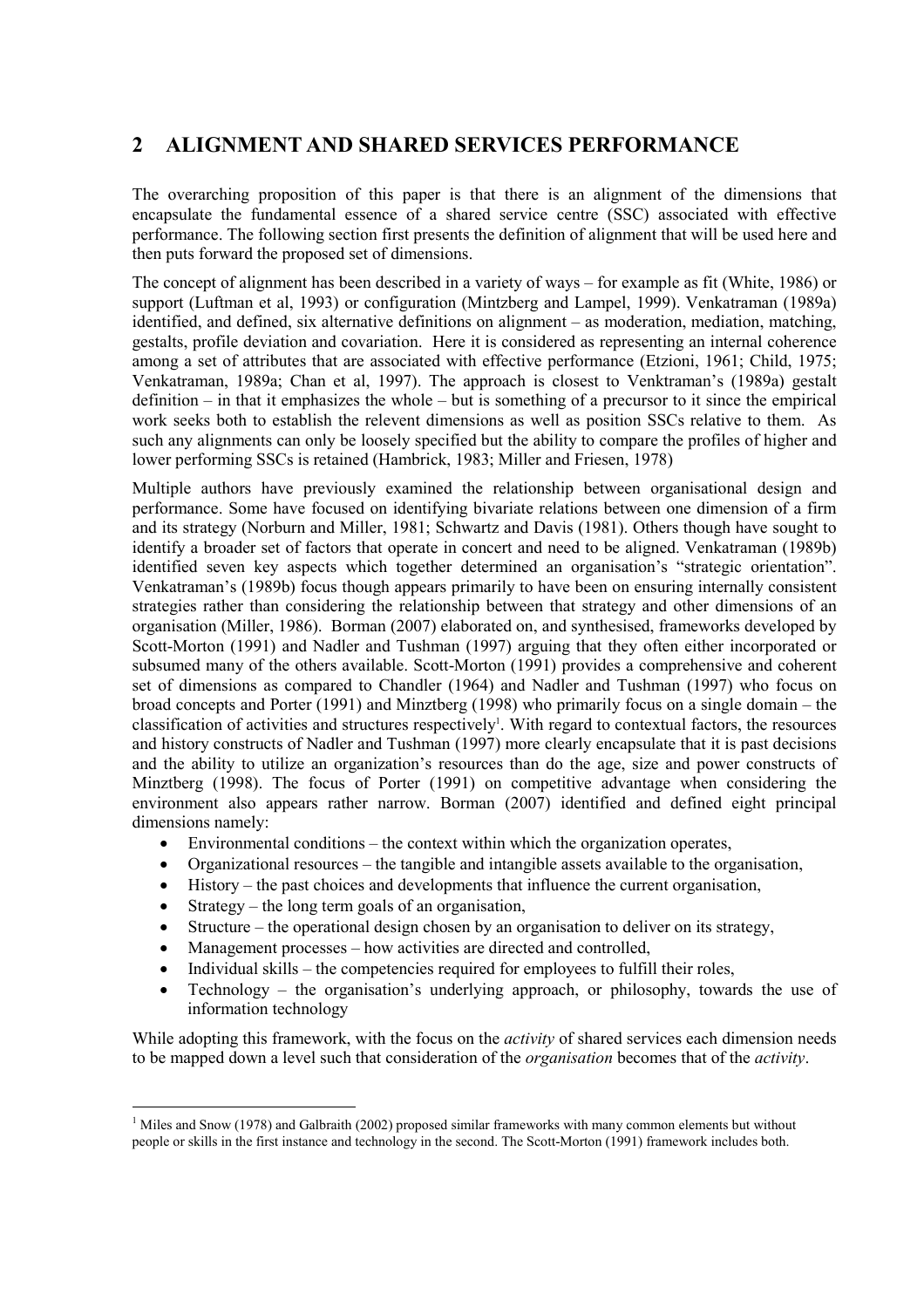# **3 METHODOLOGY**

Given that little research has been conducted on shared services a case study based, approach was determined to be appropriate (Benbasat et al, 1987; Straus and Corbin, 1990). A multi-case approach was taken for the study with a primary emphasis on maximizing the likely generalisability of the results (Yin, 1981; Herriott and Firestone, 1983) since the ultimate objective was to increase understanding the relationship between SSC design and performance. As such the focus was on the breadth, rather than the depth, of coverage and the number of interviews conducted within each organization was restricted with the primary locus of triangulation being between different organisations (Yin, 1984). Such a situation is not unique and there are numerous instances of other research (for example Applegate and Elam, 1992; Martin, 2003; Watts and Henderson, 2006) where the number of interviews conducted within an organisation has been limited. Furthermore in all cases it was possible to achieve a degree of internal triangulation through the review of documentation. Given the research area of interest was the design of shared services the focus was on the SSC not their clients or customers. A total of 11 SSCs were interviewed across Australia<sup>2</sup> – which is in line with the median number of sites included in multi-site studies as reported by Herriott and Firestone  $(1983)^3$ . Interviews were between one and two hours in duration and a semi-structured interview protocol was followed to introduce a degree of commonality while minimizing the potential for overlooking the unique aspects of each context (Firestone and Herriott, 1982). Details of interviewees are provided in Table 1.

| Shared            | Interviewees                                                                 |
|-------------------|------------------------------------------------------------------------------|
| service           |                                                                              |
| centre            |                                                                              |
| SSC <sub>1</sub>  | Managing Director (MD)                                                       |
| SSC <sub>2</sub>  | Director Corporate Services (DCS), General Manager Corporate Services (GMCS) |
| SSC <sub>3</sub>  | General Manager (GM), Finance Director (FD)                                  |
| SSC <sub>4</sub>  | Manager Shared Services (MSS)                                                |
| SSC <sub>5</sub>  | Manager Financial Services (MFS), Group Executive Shared Services (GESS)     |
| SSC <sub>6</sub>  | General Manager (GM), Manager Client Services (MCS)                          |
| SSC7              | General Manager Shared Services (GMSS)                                       |
| SSC <sub>8</sub>  | General Manager (GM), Project Director (PD)                                  |
| SSC <sub>9</sub>  | General Manager (GM), Manager Service Delivery (MSD)                         |
| SSC <sub>10</sub> | General Manager (GM), Finance Director (FD)                                  |
| SSC <sub>11</sub> | General Manager (GM), Executive Manager (EM)                                 |

*Table 1. Interviewee details* 

While the underlying rationale of the empirical research was purposeful it was deliberately nondirective so as not to preclude the emergence of dimensions not previously considered (Patton, 2002; Eisenharrdt, 1989). With regard to analysis, data was first reviewed and coded in terms of its relationship to the organizational factors identified – an approach in accord with the recommendations of Miles and Huberman (1994) and Yin (1981) who suggest organizing data "around the substantial topics of the case study" (Yin, 1981, p60)<sup>4</sup>. The resultant data display tables represent a crucial link in the chain of evidence between the raw data and the subsequent analysis and development of conclusions (Yin, 1979).

Given the difficulty of determining an appropriate objective measure of success – especially where services are provided by a third party in a long term relationship akin to shared services (Willcocks et

<sup>&</sup>lt;sup>2</sup> Australia has been recognised as an early adopter with regard to shared services (Longwood and Harris, 2007)

 $3 \text{ Case studies were selected to provide a broad range of coverage in the public and private sectors.}$ 

<sup>&</sup>lt;sup>4</sup> At the same time a case comparison approach underlay the analysis (Yin, 1981)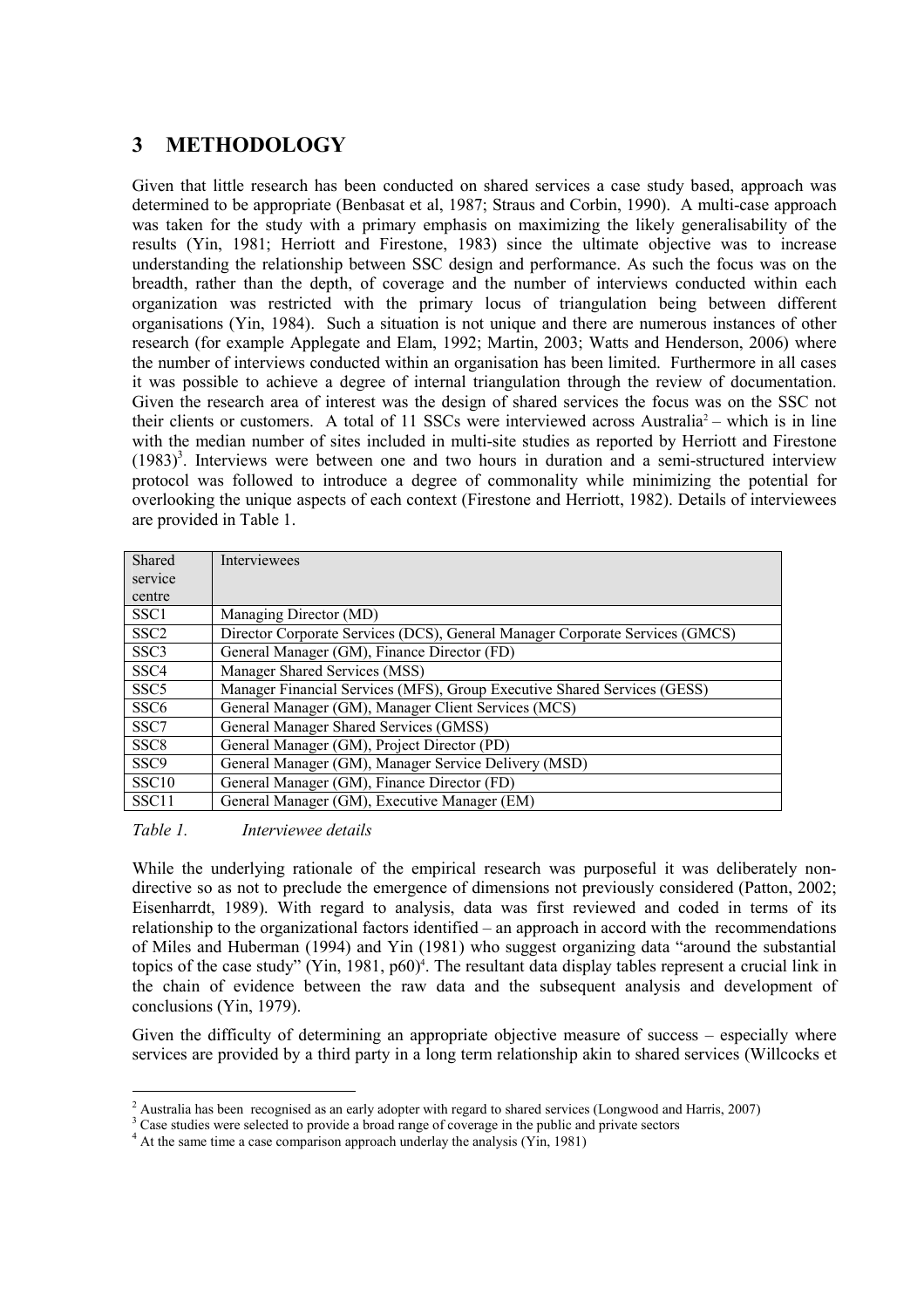al, 2007) – the measure adopted here was the perceived satisfaction of the interviewees regarding the effectiveness of the SSC (Dibbern et al, 2004; Domberger et al (2000). Originally it was intended to have a simple successful/unsuccessful dichotomy. However the interviews made it clear that there were a number of SSCs that classified themselves as partially successful or "on the way but not quite there yet". As such a three point scale was introduced. Three SSCs rated themselves as performing on the bottom point of the scale (Limited success), three at the middle (Moderate success) and five at the top (Successful)<sup>5</sup> – as per Table 2.

| <b>SSC</b>       | Perception<br>of success | Sample supporting evidence                                                            |  |  |  |
|------------------|--------------------------|---------------------------------------------------------------------------------------|--|--|--|
| SSC <sub>2</sub> |                          | "we benchmark, and hit or beat the benchmark in about 80% of cases, have              |  |  |  |
|                  |                          | people from the private sector coming to learn from us" "in two and a half years      |  |  |  |
|                  |                          | we've saved \$29 million in procurement contracts alone"                              |  |  |  |
| SSC <sub>4</sub> |                          | "we're at arms length charge on a per transaction basis largely we have our           |  |  |  |
|                  | Successful               | KPIs once you move it out the relationship changes more finger pointing if you        |  |  |  |
|                  |                          | do not hit them but we do not get too much of that discussion now"                    |  |  |  |
| SSC <sub>5</sub> |                          | "very visible in terms of data users can see how we did and how they did see          |  |  |  |
|                  |                          | how much they are spending relative to others" "we have a productivity index a        |  |  |  |
|                  |                          | basket of services we have upped productivity 44% since we started"                   |  |  |  |
| SSC              |                          | "We do a lot of benchmarking we're doing a bit of internal surveying and stuff        |  |  |  |
|                  |                          | like that  positive  some of the organization had 40 and 50 people doing what         |  |  |  |
|                  |                          | we have six people do now" "we've won awards" "Gone from 300 people to 80"            |  |  |  |
| <b>SSC10</b>     |                          | "When I first took that group on there were over 400 people, 66 sites we were         |  |  |  |
|                  |                          | processing out. It is down to one site  less than 30 people maximum"                  |  |  |  |
| SSC <sub>1</sub> |                          | "forced together  no metrics now put the basics in place a service delivery           |  |  |  |
|                  |                          | platform early days yet only a year in" "starting to get some runs on the board       |  |  |  |
| SSC <sub>8</sub> | Developing               | "on a scale of one to 10, we're probably about three in terms of our level of         |  |  |  |
|                  | success                  | sophistication. I think we've got a long way to go"                                   |  |  |  |
| SSC <sub>9</sub> |                          | "Customer service wasn't great, perception wasn't great of shared services  the       |  |  |  |
|                  |                          | service levels were down and cost was high" "we started off with over 400 staff       |  |  |  |
|                  |                          | in1999 now we've got about 270  come a long way but still got a way to go"            |  |  |  |
| SSC <sub>3</sub> |                          | A lot of systems where they are having difficulties-especially the HR side of it,     |  |  |  |
|                  |                          | the payroll and rostering and all of those sorts of things" "It has not been received |  |  |  |
|                  | Limited<br>success       | well by the organisation the change was not done very well"                           |  |  |  |
| SSC <sub>6</sub> |                          | "on the horns of a dilemma basic thrust is whether the shared services stays or       |  |  |  |
|                  |                          | we get folded back into the lines of business. And so maybe for us, the shared        |  |  |  |
|                  |                          | services model failed"                                                                |  |  |  |
| SSC11            |                          | "its been a slow road problematic going back 15 years  a lot of education"            |  |  |  |

*Table 2. Assessment of success of SSCs* 

# **4 RESULTS**

As outlined in the methodology the results of the case study interviews were codified and collated into data display tables. Here the broad themes of those tables are described in relationship to each dimension. Table 3 illustrates the range of services provided by SSCs. While all included transaction processing some focused on a much narrower range of transactions than others.

While in most cases there was a systematic approach to appraising what should be included in SSCs, and what should not, this was not always fully the case.

<sup>&</sup>lt;sup>5</sup> There was no divergence of opinions between interviewees at each SSC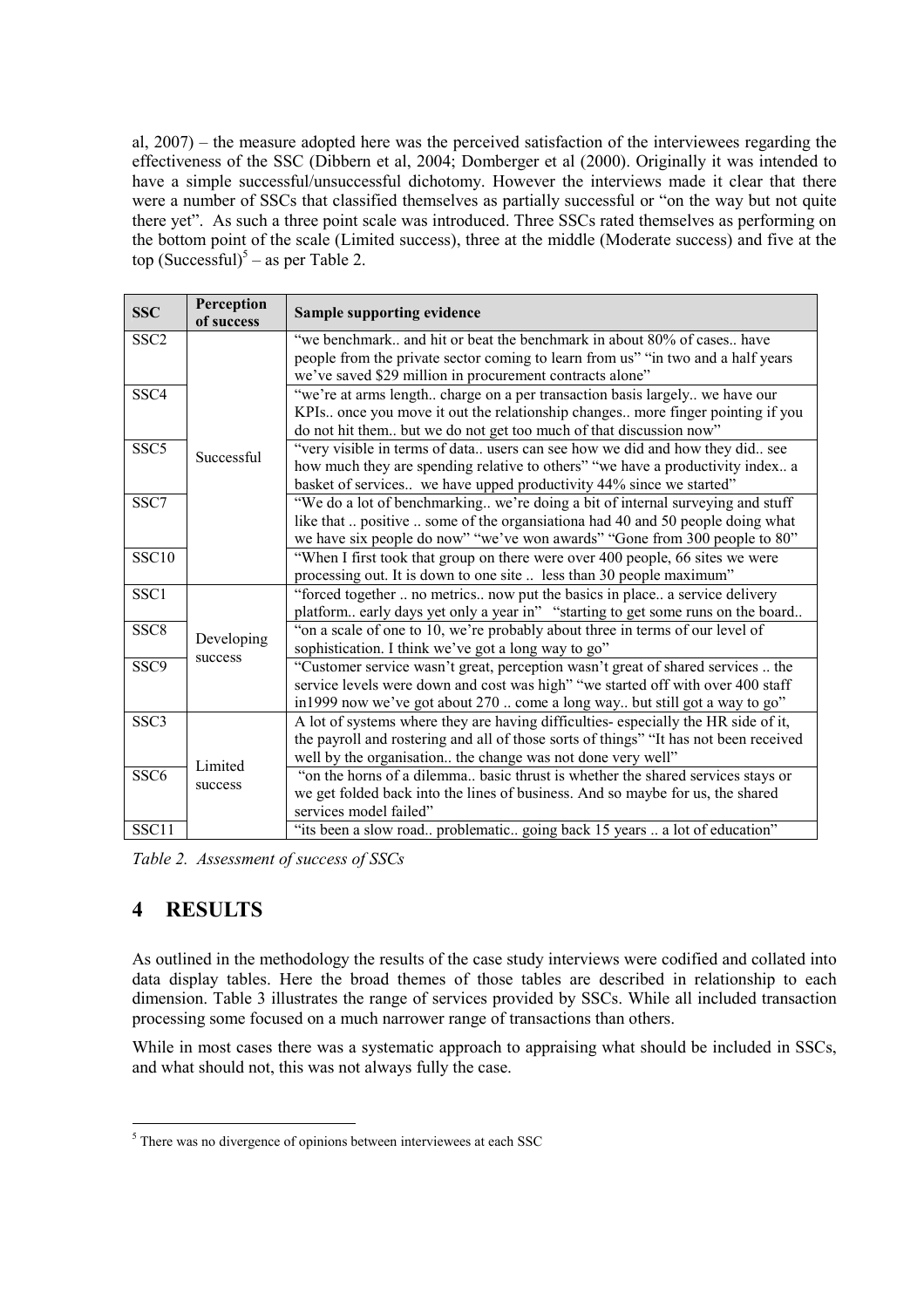*"In terms of the areas, how was it chosen …I don't think there was any systematic way of doing it. Certainly with HR and finance, like accounts payable.. A lot of efficiencies you can get by lumping them all together and doing all the processing here. These other areas, who did they belong to, you know? … so they were lumped with us"* SSC3-GM

What was included in a SSC was also seen as depending upon the specific context of the organisation.

*"Because each business is different and it needs to service its clients differently depending on what its expectations are and what the stakeholder requirements are. So it's horses for courses with a lot of these sorts of things."*SSC5-MFS

Often the scope of shared services was somewhat fluid with new activities coming in and some being passed back to the business – often if it was discovered that they could not effectively be decoupled.

The majority of SSCs felt that it was important to take an end-to-end process perspective on the services.

| <b>Shared service operations</b> |                             |                                 |  |  |  |  |  |  |  |
|----------------------------------|-----------------------------|---------------------------------|--|--|--|--|--|--|--|
| Transaction processing           | Payroll                     | Asset management                |  |  |  |  |  |  |  |
|                                  | Cash management             | <b>Banking</b>                  |  |  |  |  |  |  |  |
|                                  | <b>Billing</b>              | Cards management                |  |  |  |  |  |  |  |
|                                  | <b>Accounts Payable</b>     | Records Management              |  |  |  |  |  |  |  |
|                                  | <b>Accounts Receivable</b>  | Logistics                       |  |  |  |  |  |  |  |
|                                  | Procurement                 | Internal mail services          |  |  |  |  |  |  |  |
|                                  | Recruitment                 |                                 |  |  |  |  |  |  |  |
| <b>IT</b>                        | IT Operations /             | Disaster recovery               |  |  |  |  |  |  |  |
|                                  | Infrastructure              |                                 |  |  |  |  |  |  |  |
|                                  | End user support            | Projects                        |  |  |  |  |  |  |  |
|                                  | Systems development and     | Data Management                 |  |  |  |  |  |  |  |
|                                  | management                  |                                 |  |  |  |  |  |  |  |
| Contact centre                   | Single point of contact     | IT Helpdesk                     |  |  |  |  |  |  |  |
|                                  | (internal/external)         |                                 |  |  |  |  |  |  |  |
|                                  | Inbound/Outbound sales      |                                 |  |  |  |  |  |  |  |
| Expert services / Other          | Office services             | Employee relations (performance |  |  |  |  |  |  |  |
|                                  |                             | management etc)                 |  |  |  |  |  |  |  |
|                                  | <b>Workers Compensation</b> | Training                        |  |  |  |  |  |  |  |
|                                  | Fleet Management            | Advisory (HR, Finance, process, |  |  |  |  |  |  |  |
|                                  |                             | project management etc)         |  |  |  |  |  |  |  |
|                                  | Insurance                   | <b>Employee services</b>        |  |  |  |  |  |  |  |
|                                  | Process Improvement         | Debt recovery                   |  |  |  |  |  |  |  |
|                                  | Accounting (financial $&$   | General administration          |  |  |  |  |  |  |  |
|                                  | management)                 |                                 |  |  |  |  |  |  |  |
|                                  | Property management         | Credit management               |  |  |  |  |  |  |  |
|                                  | Reporting                   | Analysis and reporting          |  |  |  |  |  |  |  |

*"*[With a] *split process .. problems on handover and accountability .. restructured to have in one area"*SSC11-EM

#### *Table 3. Activities undertaken by SSCs*

There were widely divergent views on whether non-transactional services should be included in a SSC. A number of organisations included so-called expert services, for example – often for the potential they brought in developing relationships between clients and the SSC. Others preferred to "stick to their knitting"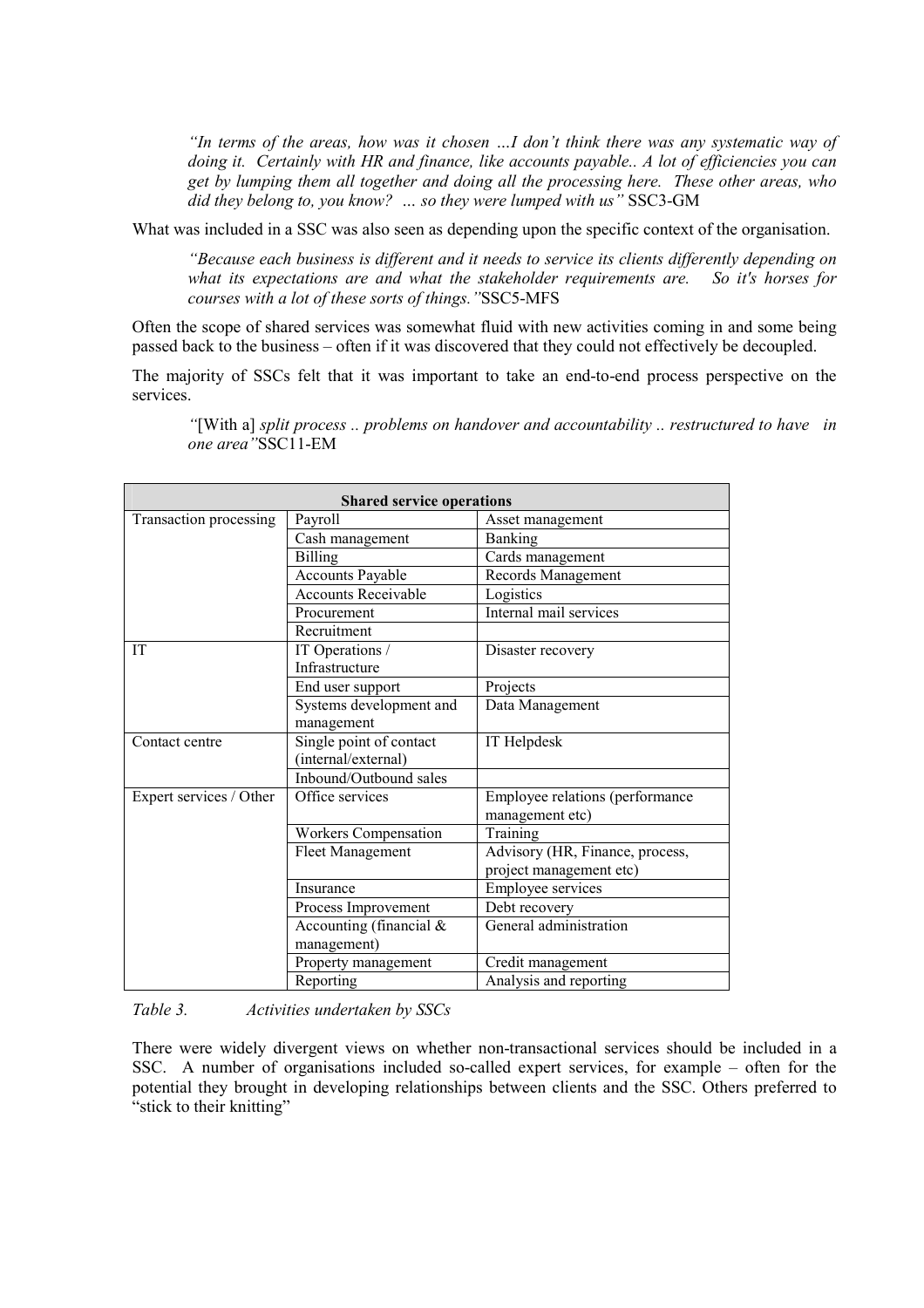*"chances are that you're going to do okay there if you keep the operation simple. If you don't add services that make things more complex and difficult to provide, such as value adding*  [expert] *type services"*SSC7-GMSS

It was recognised though that the categorisation of activities as being transaction based – or not – was not absolute but depended upon definition and perspective.

*"Often difficult to define whether transaction.. you might say that recruitment is transactional .. certainly it would appear to have many transactional elements but HR people would all say no that is core and a professional service"*SSC4-MSS

#### **4.1 Environment**

Interviewees widely commented that it was important for the business to realise that immediate benefits and success would not be forthcoming – indeed that the introduction of shared services could be costly initially.

*"often when you're doing this there's a significant up front investment cost. You know, that won't be paid back till about two or three years because you will have to change, radically change systems."*SSC3-FD

The introduction of shared services was seen as an evolutionary process with the focus and approach adopted likely to change over time as the business became more knowledgeable and experienced regarding what was possible and achievable. A number of interviewees were also of the opinion that the evolution could extend ultimately to outsourcing – when you have exhausted all of the benefits you can achieve internally.

"So the decision is do we invest in that technology, or if we've done as much as we possibly can, if I give it to them [ie outsource] we'll also get benefits from it without me having to invest in technology" SSC9-GM

#### **4.2 Resources**

Being made accountable for delivering – improvements, cost reductions  $etc$  – was seen as focusing the SSC. There were differences with regard to how this accountability was introduced – whether targets were imposed or internally driven.

*"They will say … there's a global savings target that all areas have to meet and this is… let's just say it's one per cent or whatever is the operating base and it starts from next year."*  SSC10-GM

One SSC even advocated the benefits of establishing the centre as a separate business in its own right.

*" Firm believer in the strength of the company model .. Just like any company it's stronger than those individuals inside it, it is the entity that drives it. .. transparent .. Revenue is revenue, borrowings are borrowings, assets are assets, costs are costs.. relies on prices .. prices that are transparent and verifiable .. it gives an identity, it's self-contained."*SSC1-MD

#### **4.3 History**

The ability, and willingness, of the corporate centre to effectively impose its desire for shared services on business areas was stressed.

*"the culture of the organisation is control, they like to have control, they're very autonomous in decision making and so they like things not to succeed … they've always been told that if you own* [an area] *you're autonomous, you make the decisions, you've got the budget, you've got the resources you can manage it."*SSC3-GM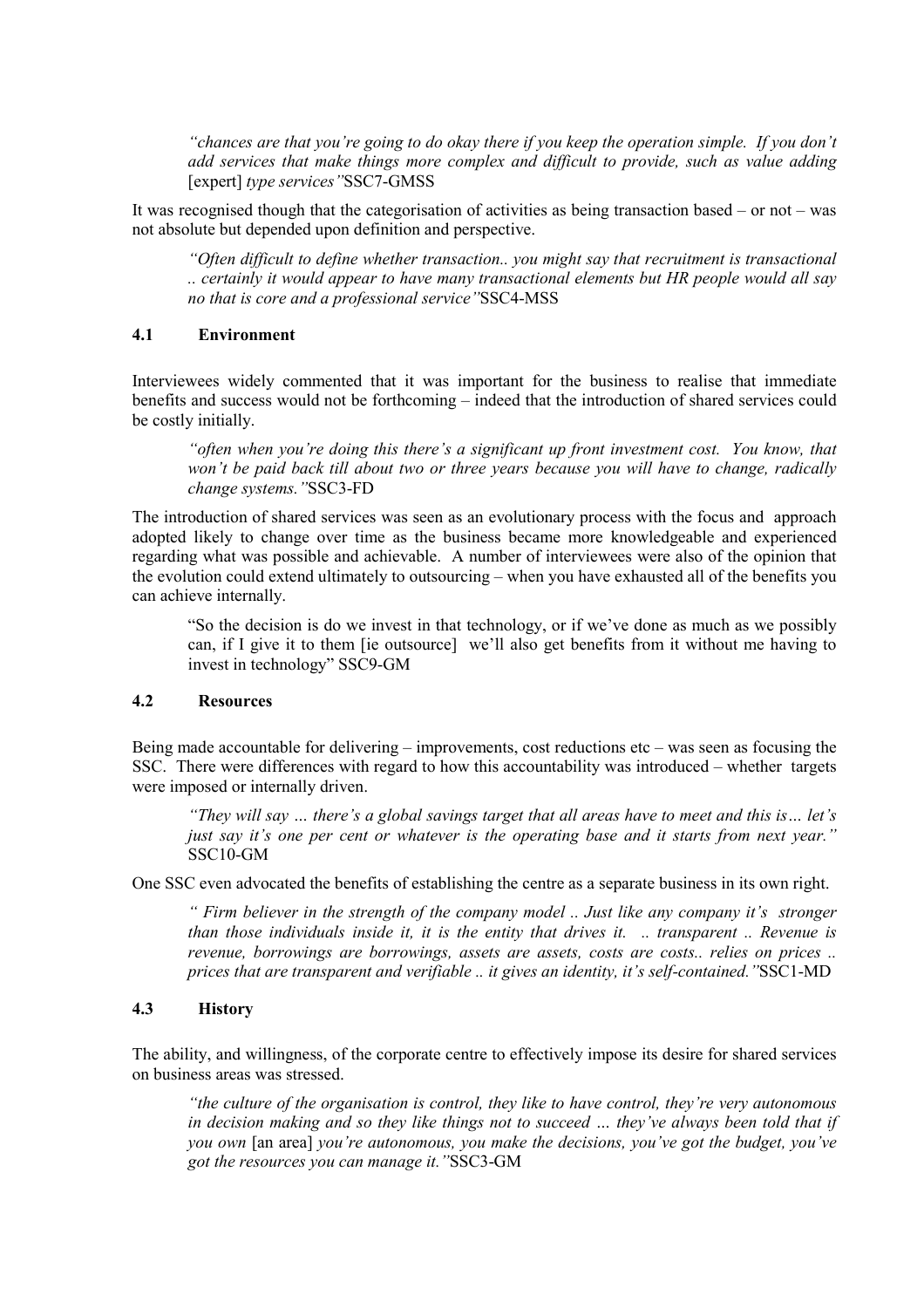It was also seen as valuable by a number of interviewees if the SSC was a green field site allowing staffing, roles and designs to be refreshed.

*"we were basically starting from scratch, and in fact we effectively staffed it from scratch. You don't tend to have any of the baggage .. It was a lot easier from that perspective."* SSC7- **GMSS** 

#### **4.4 Strategy**

Economies of scale through centralisation, the removal of duplication and being better positioned to secure funds to invest in the latest technology were the most common reasons given for establishing SSCs. Associated with this was a focus on process improvement with effort concentrated on those areas where the greatest potential was felt to lie.

*"If you look at that as an end to end process, looking at where the exceptions are occurring, rather than just looking at what the exceptions are saying in the billing area or the metering area, looking at it as an end to end process. Allocating resources in preventative areas, you can actually start decreasing those costs and increasing the operational effectiveness"*SSC11- GM

It was suggested that a focus on measurement enabled prior performance levels, and progress from them, to be established and demonstrated.

*"our problem is twofold. A, we nor the* [business] *knew what it used to cost before they gave it to us. B, at this stage of the game, we are still unable to determine what the cost potentially would have been if the* [areas] *had continued to share work" SSC8-GM* 

But the need to be selective in measurement – knowing why something was being measured and how the results would be acted on – was also widely commented on.

*"An industry in itself and you just don't want to create that overhead again."* SSC1-MD

#### **4.5 Structure**

In the majority of cases the use of shared services was mandated – where it was not this was seen as leading to potential problems and a dilution of the benefits achievable.

*"Yeah, that's mandatory. There are a number of reasons for that. In our model what we really see is we will put structures in place to make our shared services as efficient as anybody else. So we get the pricing right, the service qualities right then you don't go anywhere else. If we can't get the price right and we can't get the service quality right then we'll shut the bloody thing down and you can go anywhere. You don't want to weaken your economies of scale and if you start picking and choosing"* SSC2-DCS

However it was also agreed that even when mandated work needs to be done to demonstrate the benefits and avoid the emergence of work-arounds such as obtaining exemptions

*"Absolutely mandated .. but having said that, that is* [X] *years on but people – the reality is back on day one if you didn't want to come here you didn't .. It was a transition that I had to manage and from day one .. really be able to demonstrate that you could not go anywhere and get a better process"* SSC10-GM

Standardisation to make sure that all parts of the business were following the same process and ensuring that there was a mechanism to regulate user demand, behaviour and expectations were also seen as key.

*"it's about standardisation and it's about being able to add value to a process. So unless you can standardise it, you can't get cost savings."*SSC8-GM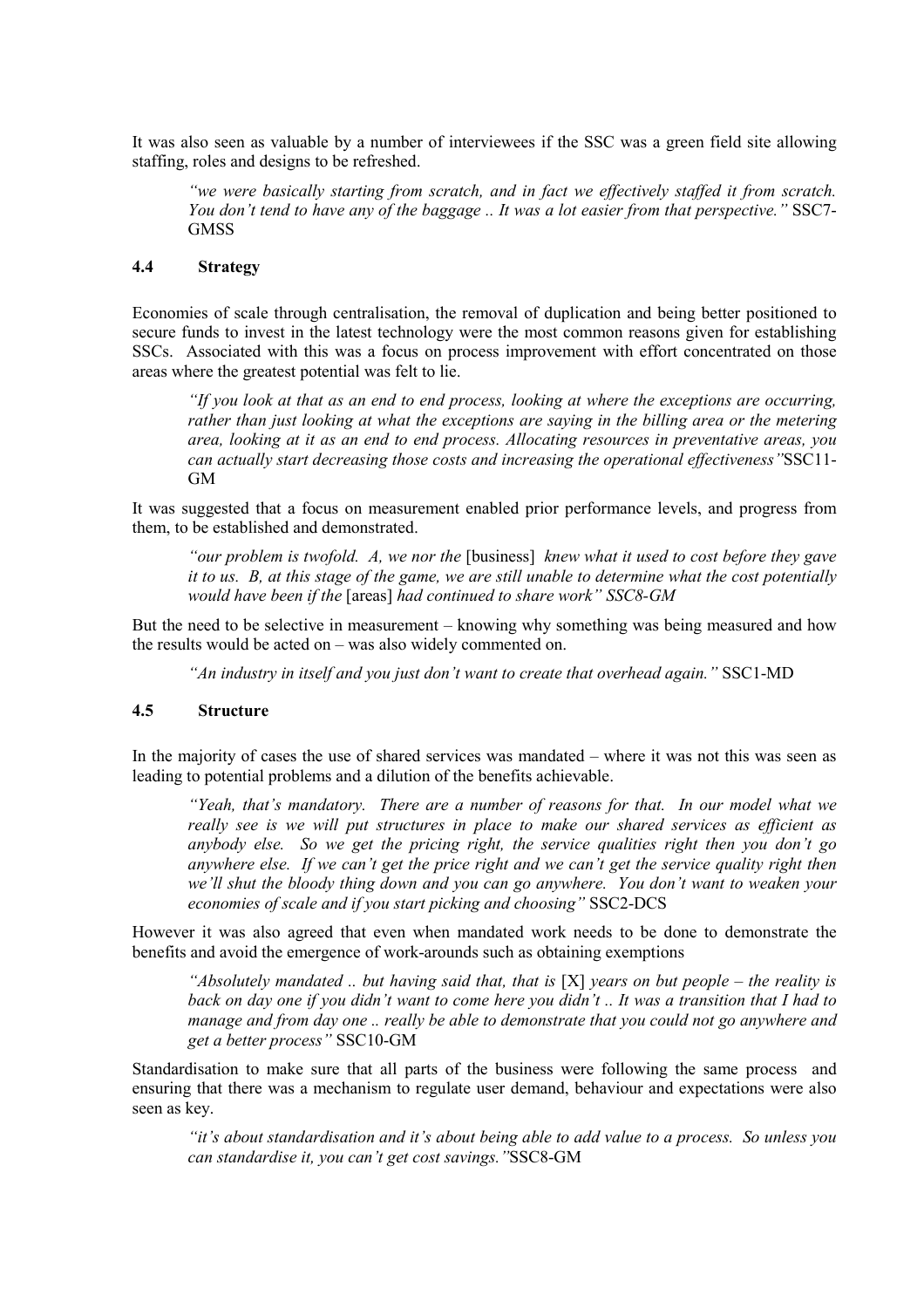*"but it became a* [free good]*, you keep asking and asking, and we keep delivering... give them some accountability for the volume and the cost to them"* SSC1-MD

#### **4.6 Management**

One of the hardest, but most necessary, things to have in place before moving to shared services was seen to be a good understanding of how the impacted processes work (and thus where improvements can be made) and the level of work that can be expected – other wise the SSC will find itself in catchup mode from the outset.

*"my initial focus was clearly on understanding the work then understanding the expectations of the customer and delivering to that."* SSC10-GM

It was also often recognised that it was necessary to carefully manage the change for the employees of the SSC and the rest of the organisation.

*"Certainly there have been great steps to make changes in their hearts and minds as to who they report to and what's their reporting structure. … It's a big change in terms of people coming into a shared services environment but also their relationship with their [previous home] business unit as well might change."* SSC2-GMCS

Good relationships with the business were generally seen as critical – including establishing a clear allocation of responsibilities.

*"it's important for all my managers and myself to actually put a lot of time into relationship managing.. we try to be very customer focused.. We try to treat them like a customer, as opposed to an internal part of the organisation"*SSC7-GMSS

*"when we developed and defined our service lines we also set up responsibility matrices – making it clear who was responsible for which parts of the process, us or the client"*SSC5- **MFS** 

However despite the importance of relationships, developing them did not always receive the necessary attention – either because of the underlying culture of the organisation, other priorities on the part of the SSC or lack of interest from the business.

#### **4.7 Technology**

A common IT platform – generally an ERP – was generally seen as essential to shared services.

*"*[our ERP] *is fundamental, we believe, to our shared services and has made the transition to shared services much easier than it otherwise would have been if we didn't have a very good*  [ERP] *platform to help us with that transition to a shared services.."* SSC5-MFS

*"Can not get* [X]*% improvement from centralisation and standardisation year on year but from automation"* SSC9-GM

As such ensuring an effective working relationship with the IT provider was also seen as key – whether they were part of the SSC, located elsewhere within the business or outsourced.

 *"I think IT with shared services is very compatible.. and if you don't have IT with you, then you need a hell of a strong relationship.. a lot of the processes depends upon IT."* SSC1-MD

#### **4.8 Individual skills**

A significant obstacle cited by a number of interviewees with regard to cystallising efficiency improvements into staff and cash savings was the lack of flexibility in staffing arrangements within their organisations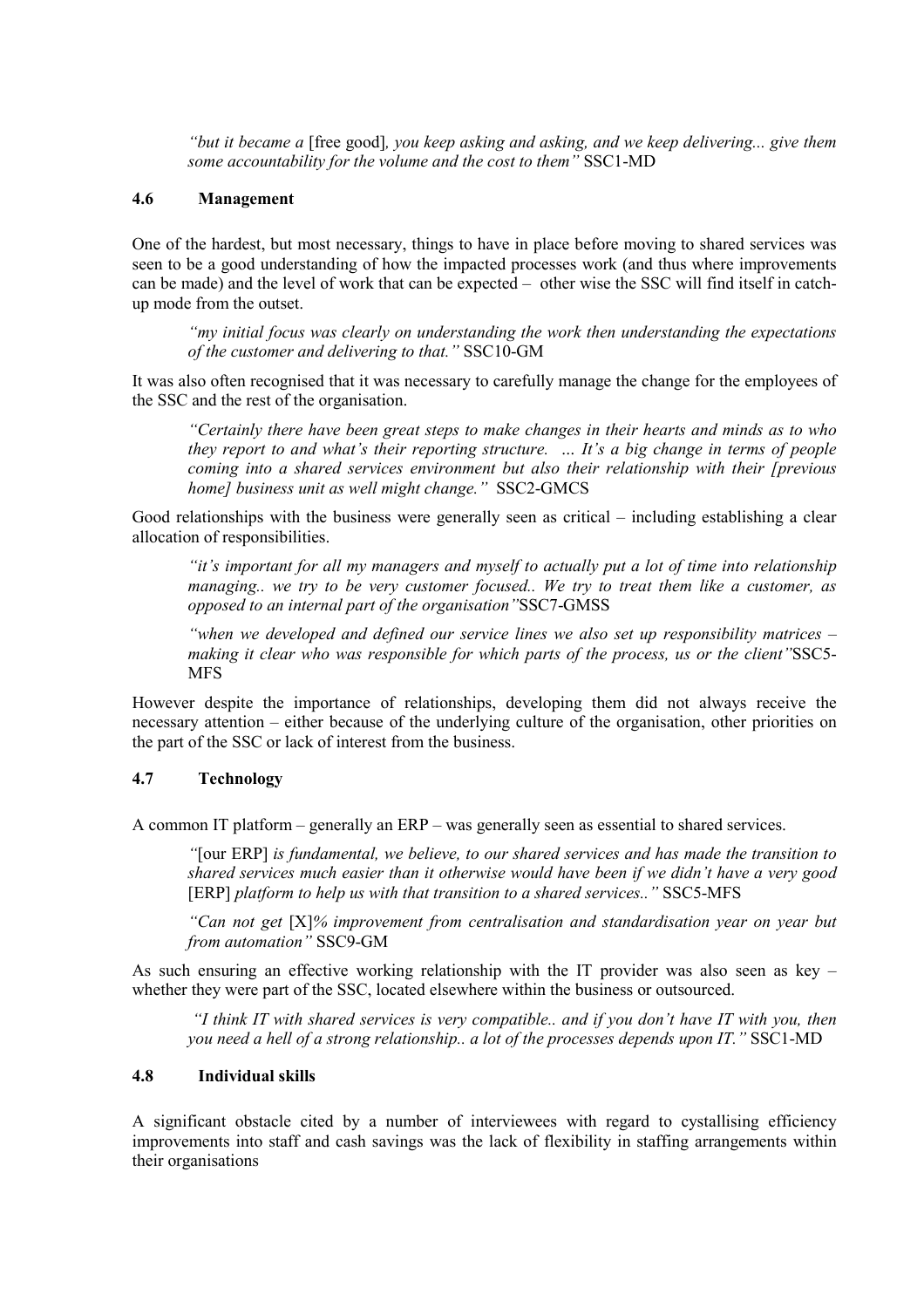*"practically need to get union dispensation from the unions* [to employ contractors] *.. we do not have much flexibility"* SSC11-EM

Others though suggested that what you needed to do was to take a long hard look at what you could actually do

 *"a rough review has shown that even within all the employee frameworks that we have, there's a lot of flexibility that we're not using .. It just simply hasn't been practised. The tradition is not there. No one has put their hand out and said, I'll take the risk and start it. But we have."* SSC8-GM

The ability – depending upon how the SSC was structured – to develop generalists was seen as providing an enhanced ability to manage the peaks and troughs of demand.

*"provide us with the ability to multi-skill a bit more and actually we tend to get obviously some bits of the shared services are busy at some times … and we can tend to drag some people from the other areas"* SSC7-GMSS

Multi-skilling was also seen as a means of making jobs more interesting – facilitating the recruitment and retention of staff

### **5 DISCUSSION AND FUTURE RESEARCH**

The research highlights a number of attributes – foundations – that could be considered as prerequisites for success but that also appear to be insufficient in there own right – most of the SSCs with limited success to date had them as well as the more successful ones. Perhaps more interestingly the research also identifies a single, broadly standard pattern of attributes for successful SSCs across the service, contextual and centre design dimensions – see Figure 1.

|                                                         | <b>Environment</b>                 | <b>Resources</b>                                     | <b>History</b>                                      | <b>Strategy</b>                                                                  | <b>Structure</b>                                                          | <b>Management</b>                                                                                                | <b>Technology</b>                                                           | Individual<br>skills             |
|---------------------------------------------------------|------------------------------------|------------------------------------------------------|-----------------------------------------------------|----------------------------------------------------------------------------------|---------------------------------------------------------------------------|------------------------------------------------------------------------------------------------------------------|-----------------------------------------------------------------------------|----------------------------------|
| <b>Potentially</b><br>inhibiting<br>factors             | • Cost cutting<br>emphasis         |                                                      | Previous initiative                                 |                                                                                  |                                                                           | • Limited process<br>and work level<br>understanding<br>• Lack of<br>management<br>expertise for<br>large groups | • Varied IT                                                                 | • Low skill base                 |
| Proposed<br>foundations<br>of success<br>[fundamentals] | • Recognition that<br>evolutionary | · Accountable<br>(bid for resources<br>or allocated) | · Strong centre                                     | • Economies<br>of scale<br>· Process<br>improvement<br>• Measurement<br>emphasis | · Standard<br>processes<br>• Compulsory<br>• User pays (cost<br>or price) | • Relationships<br>with the business<br>· Cultural change<br>focus                                               | · Standard<br>(enabler or<br>solution)<br>· Relationship key<br>(in or out) | • Enable flexibility             |
| <b>Potentially</b><br>facilitating<br>factors           | • Core business<br>focus           |                                                      | Green field site<br>(choice rather<br>than inherit) | . .<br>$\mathbf{L}$<br>' '<br>н.                                                 |                                                                           | • Transparency<br>• Leadership focus                                                                             | • Largely in situ<br>beforehand                                             | · Exit path into<br>the business |

*Figure 1. Classification of SSC features raised in interviews* 

As well as these core attributes a number of additional characteristics that potentially inhibit or facilitate the successful operation of SSCs have also been identified. The research suggests that some deviation from the identified standard along some dimensions is possible without adverse effect – in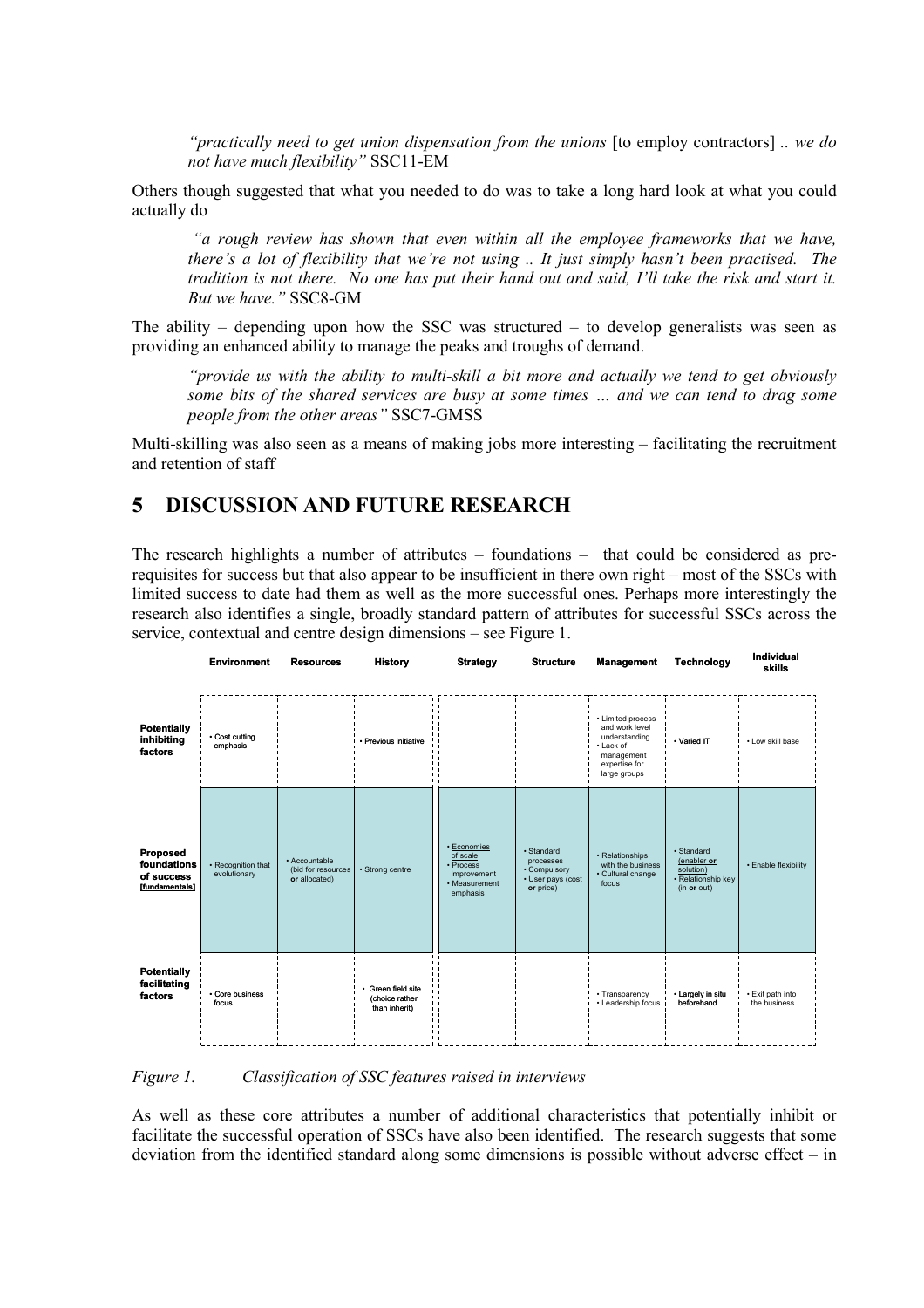other word that the alignment is a soft rather than a hard one representing tendencies with the impact of variations likely to differ depending upon their degree and potentially be cumulative.

With regard to future research four potential avenues are suggested. Firstly to refine and enumerate the dimensions and extend the sample so that statistical analysis can be used to more precisely specify the alignment and the implications of variations. As it stands, for example, attributes have been characterised largely in terms of absolutes or dichotomies. Further research would enable the possible range for each dimension to be determined, for example between strong central control and autonomy allowing SSCs to be more precisely scored. Secondly the focus could be extended beyond design to incorporate process – for example how central control is put in place and how it is used effectively. Currently the research only looks at what is in place not at how effective it is. For example, as noted, a number of interviewees commented on the difficulties they encountered in developing business relationships or implementing cultural change. Thirdly, performance has been assessed solely in terms of perceptions. The introduction of more objective measures could either confirm the current classification and alignment or perhaps introduce additional granularity. Finally the research focused solely on shared services. It would be valuable to look at other modes of production such as outsourcing so that organisations can gain insight into what is the most appropriate mode as well as how to configure it. Such an approach is especially important given a number of interviewees suggested that organisations may move from one mode of production to another over time as their understanding and situations change.

### **REFERENCES**

- Benbasat, I., Goldstein, D.K. and Mead, M. (1987). The case study research strategy in studies of information systems. MIS Quarterly, 11 (3), 369-386.
- Bergeron, B. (2003). Essentials of shared services. Wiley, Hoboken.
- Borman, M. (2007). Towards an understanding of the influence of organisational factors on the cosourcing decision. Americas Conference on Information Systems, Keystone, Colorado, 9-12 August.
- Cecil, R. (2000). Shared services: Moving beyond success. Strategic Finance, 81 (10), 64-68.
- Chan, Y.E., Huff, S.L., Barclay, D.W. and Copeland, D.G. (1997). Business strategic orientation, information systems strategic orientation, and strategic alignment. Information Systems Research, 8 (2), 125-150.
- Chandler, A.D. (1964). Strategy and structure: Chapters in the history of the American Industrial Enterprise. MIT Press, Cambridge.
- Child, J. (1975). Managerial and organization factors associated with company performance Part II, A contingency analysis. Journal of Management Studies, 12, 12-27
- Dibbern, J., Goles, T., Hirschheim, R. and Jayatilaka, B. (2004). Information Systems Outsourcing: A Survey and Analysis of the Literature. DATABASE, 35 (4), 6-102.
- Domberger, S., Fernandez, P. and Fiebeg, D. (2002). Modelling the price, performance and contract characteristics of IT outsourcing. Journal of Information Technology, 15, 107-118
- Eisenhardt, K.M. (1989). Building theories form case study research. Academy of Management Review, 14 (4), 532-550.
- Etzioni, A. (1961). A comparative analysis of complex organizations. Free Press ,New York,.
- Fayol, H. (1949) General and industrial management. Pitman, London.
- Firestone, W.A. and Herriott, R.E. (1982). The formalization of qualitative research: An adaptation of "soft" science to the policy world, in Herriott, R.E. and Firestone, W.A. (Eds) Multisite qualitative policy research in education: A study of recent federal experience, Authors, Concord, (Report No. NIE-400-80-0019).
- Galbraith, J.R. (2002). Designing organizations: An executive guide to strategy, structure and process. Jossey-Bass, San Francisco.
- Hambrick, D.C. (1983). High profit strategies in mature capital goods industries: A contingency approach. Academy of Management Journal, 26, 687-707.